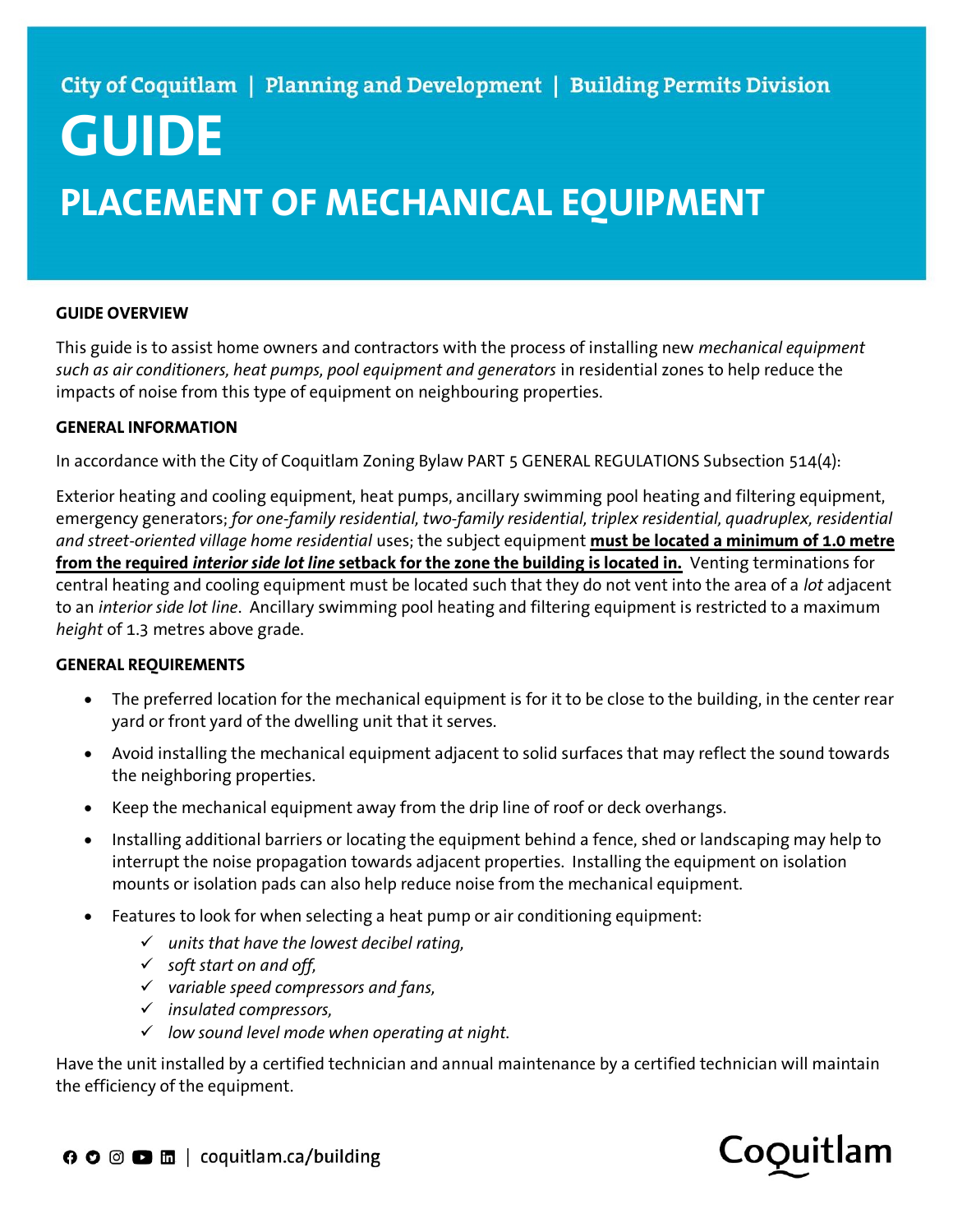## SELECTING A LOCATION FOR THE EXHAUST VENTS OF THE MECHANICAL EQUIPMENT

Exhaust vents for central heating and cooling equipment must be located so that they exhaust towards the front yard, rear yard, exterior side yard or through the roof. Reference the manufacturer's recommendations or contact Technical Safety BC for the appliance venting requirements. Condensation from heat pumps and furnace exhaust vents should be directed away from walkways and other paths of travel where freezing temperatures may cause a slipping hazard. (Note; direct vent fireplaces, exhausts from hot water tanks and instantaneous domestic water heaters and exhaust from heat recovery ventilation units are not impacted by this bylaw).

## PLEASE SEE THE FOLLOWING PAGES FOR EXAMPLES

This information is provided for convenience only and is not in substitution of applicable City Bylaws, Provincial or Federal laws and regulations. Always refer to official documents. The City is not responsible for errors found in copies or alterations of this document.

Planning & Development | 3000 Guildford Way | Coquitlam, BC | V3B 7N2 604-927-3441 | permits@coquitlam.ca





APRIL 2022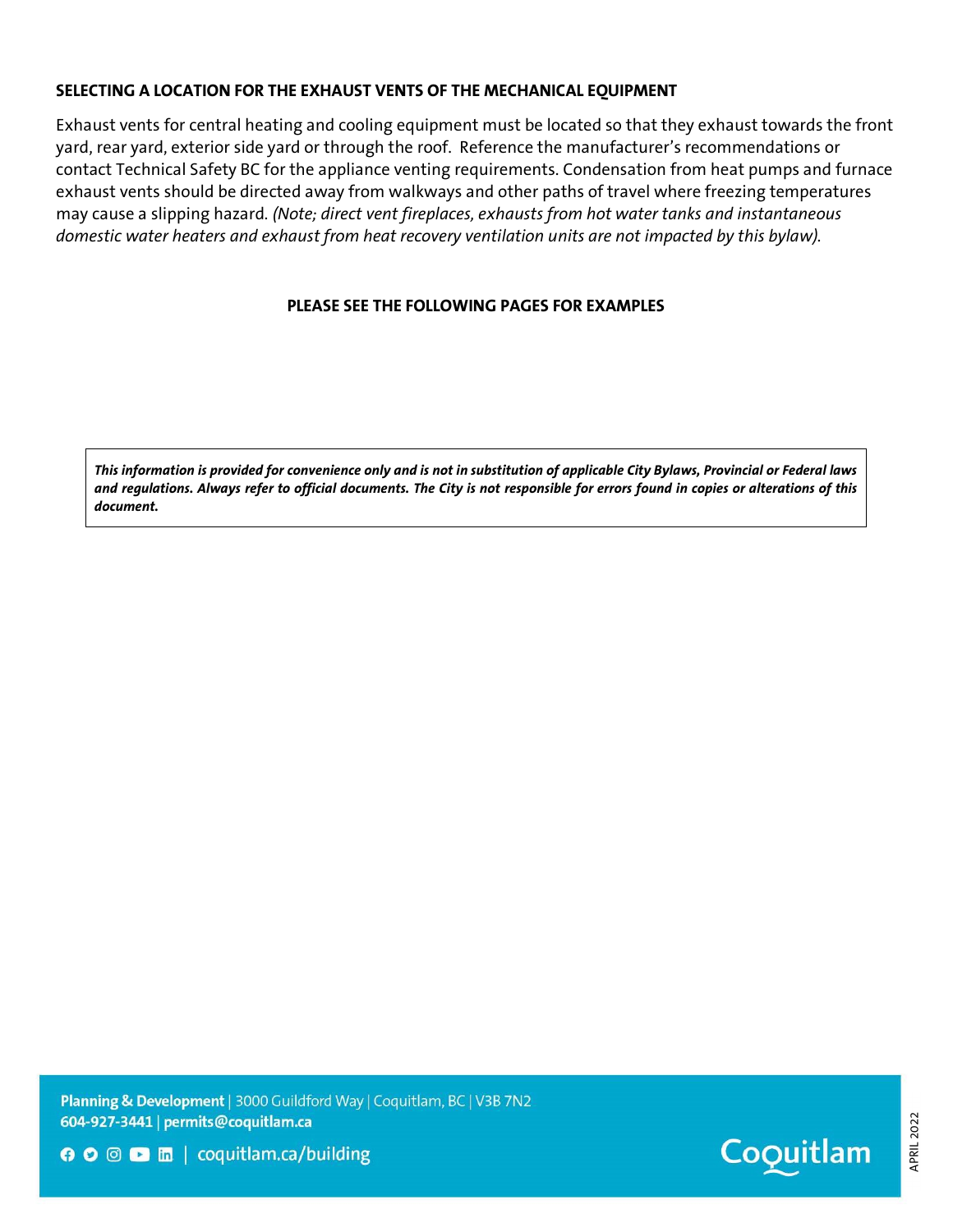# EXAMPLE 1



Planning & Development | 3000 Guildford Way | Coquitlam, BC | V3B 7N2 604-927-3441 | permits@coquitlam.ca



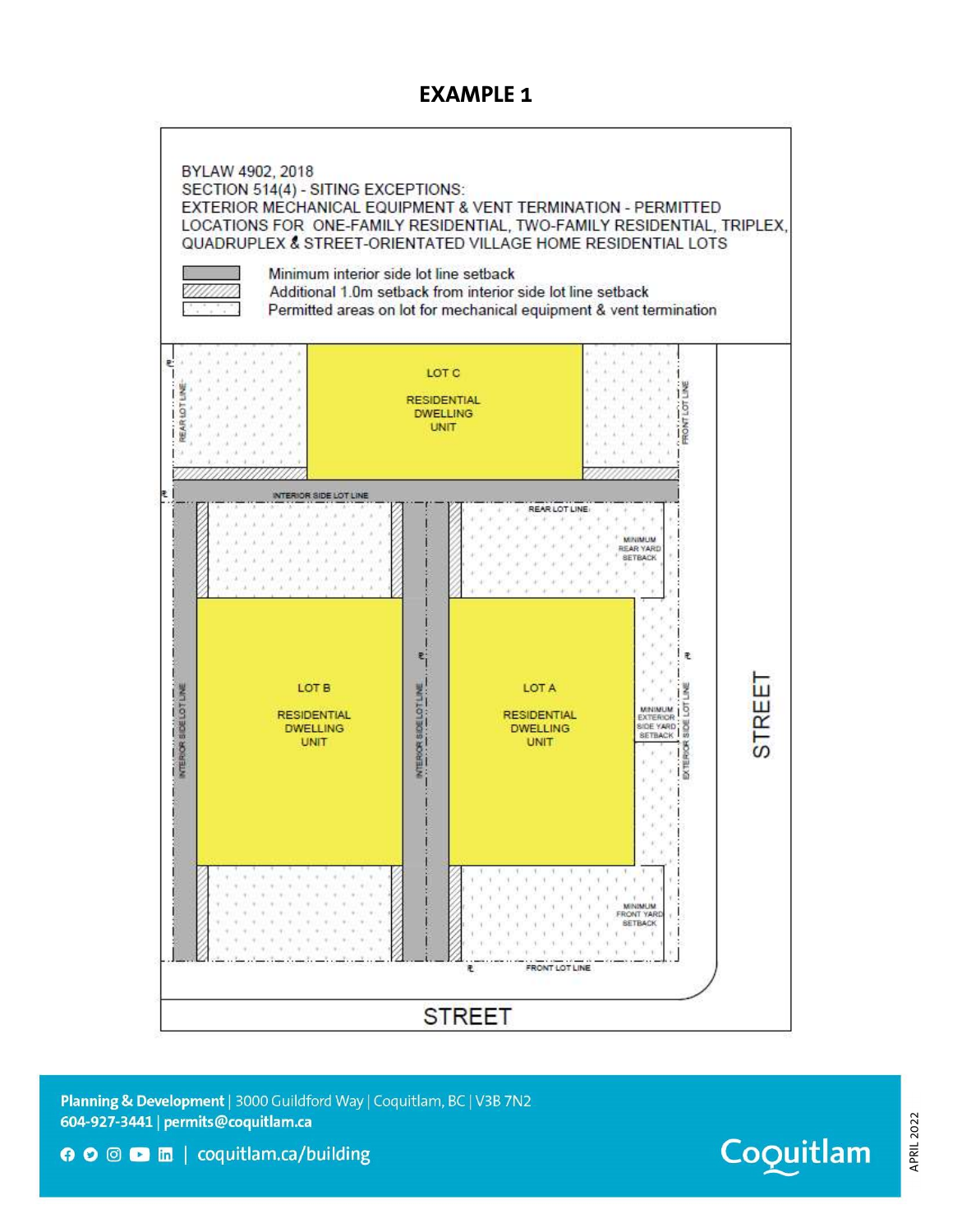## EXAMPLE 2



Planning & Development | 3000 Guildford Way | Coquitlam, BC | V3B 7N2 604-927-3441 | permits@coquitlam.ca